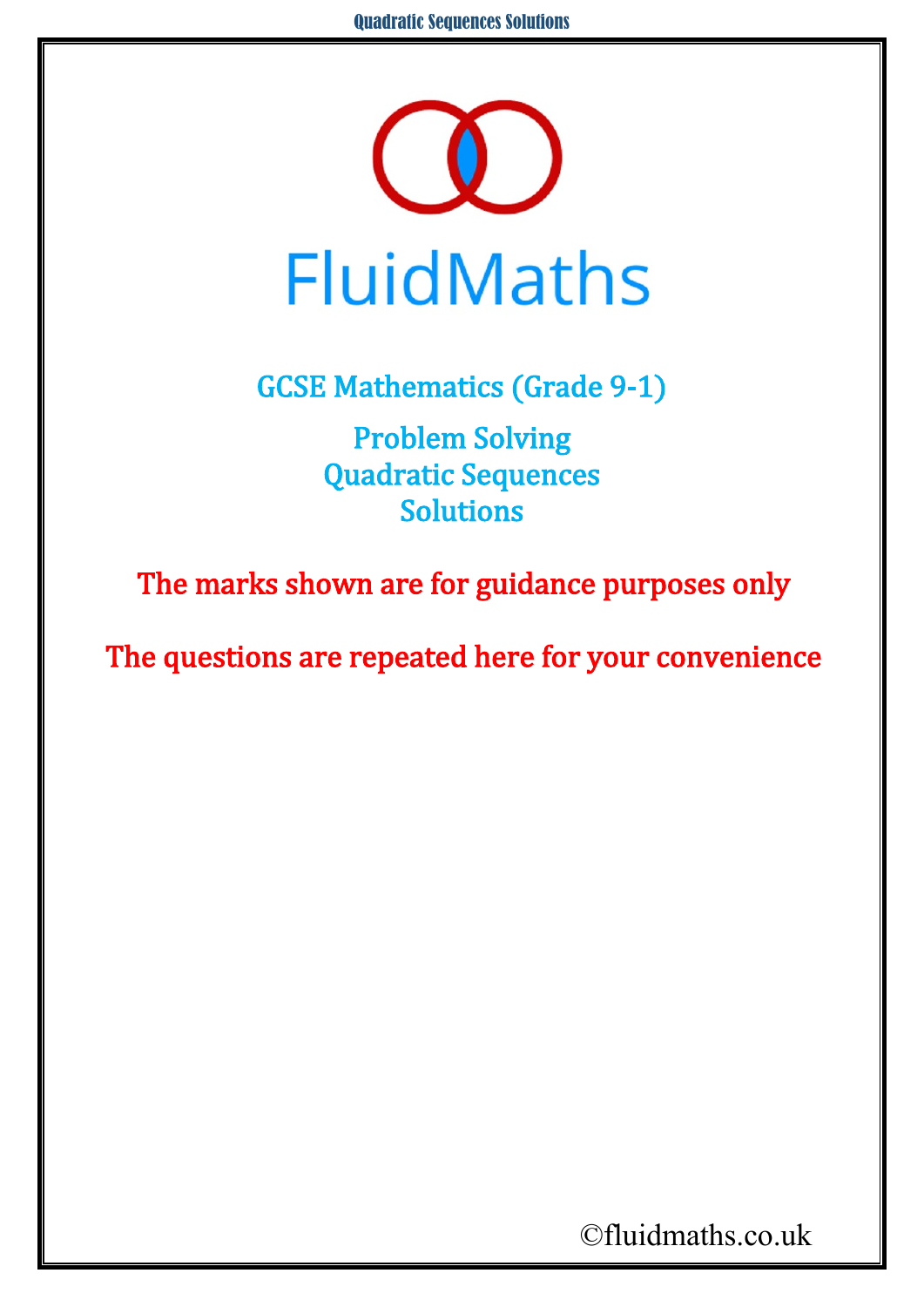

©fluidmaths.co.uk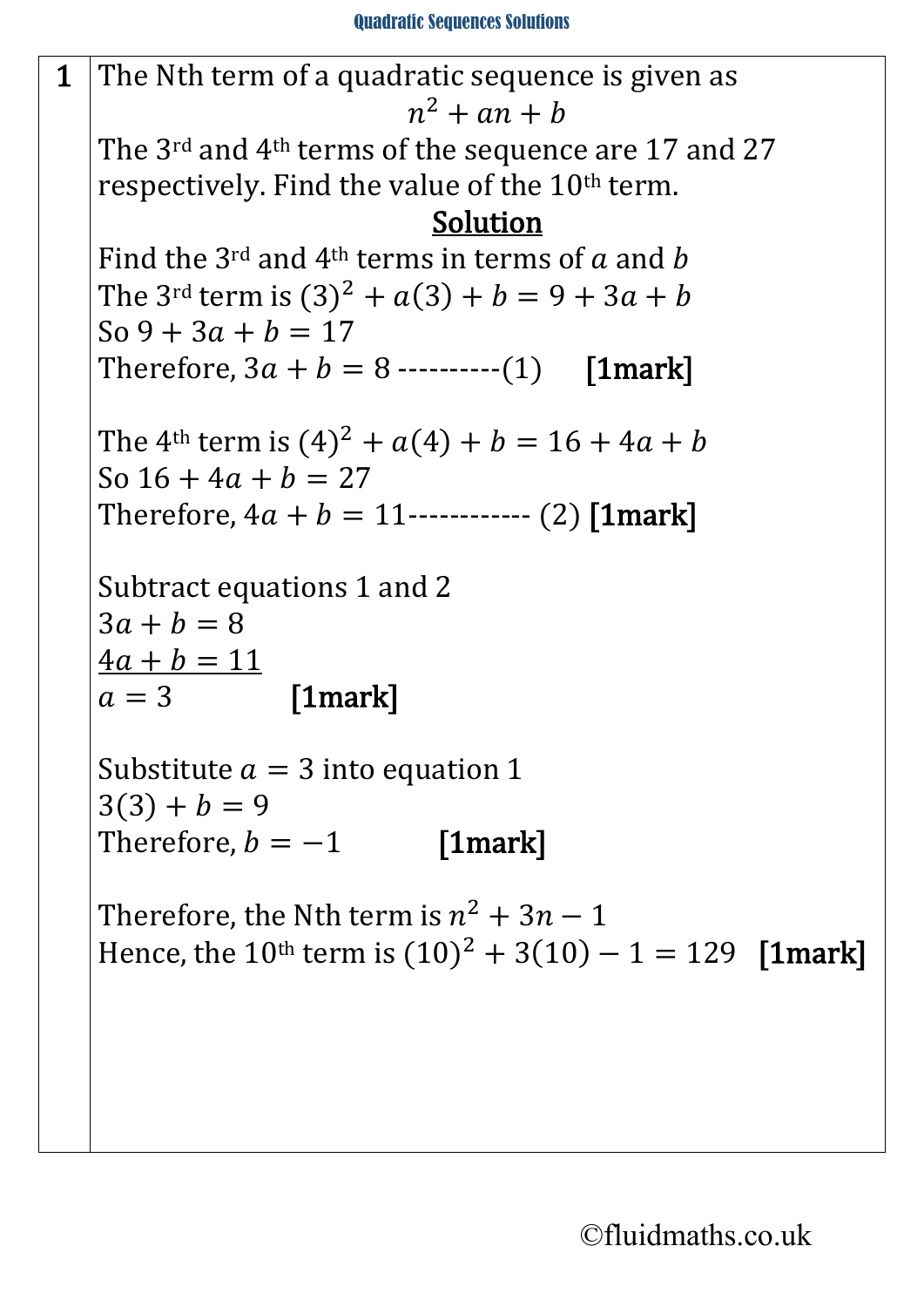2 Here are the first 5 terms of a quadratic sequence<br>1.5. 12. 26.5. 45. 67.5 1.5, 12, 26.5, 45, Find the difference between the 30th and 40th terms Solution Find the Nth term of the sequence Sequence: 1.5, 12, 26.5, 45, 67.5 1st difference:10.5, 14.5, 18.5, 22.5 2nd difference: 4, 4, 4 Therefore, the sequence has a  $2n^2$ Sequence: 1.5, 12, 26.5, 45, 67.5<br>2*n*<sup>2</sup>: 2, 8, 18, 32, 50 2, 8, 18, 32, 50 Difference: −0.5, 4, 8.5, 13, 17.5 The Nth term of the difference is  $4.5n - 5$ Hence, the Nth term of the quadratic sequence is  $2n^2 + 4.5n - 5$  [3marks] The 30<sup>th</sup> term is  $2(30)^2 + 4.5(30) - 5 = 1930$ The 40<sup>th</sup> term is  $2(40)^2 + 4.5(30) - 5 = 3375$ [1mark]  $3375 - 1930 = 1445$  [1mark]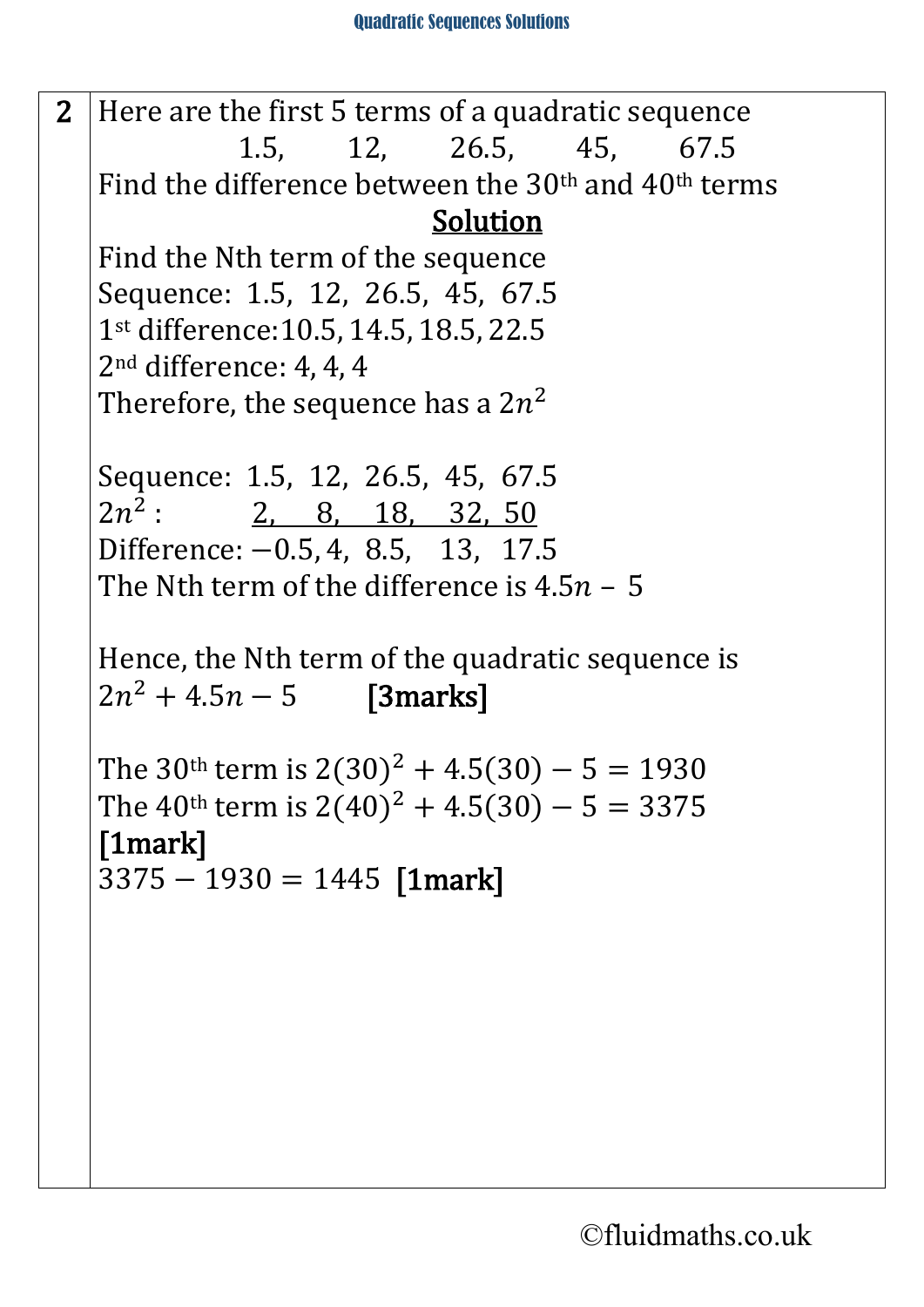| 3 <sup>1</sup> | The Nth term of a quadratic sequence is $an^2 + 5n - 7$                                         |
|----------------|-------------------------------------------------------------------------------------------------|
|                | The difference between the 3 <sup>rd</sup> and 2 <sup>nd</sup> terms is $-10$                   |
|                | Find the 100 <sup>th</sup> term of the sequence                                                 |
|                | Solution                                                                                        |
|                | The 2 <sup>nd</sup> term is $a(2)^2 + 5(2) - 7 = 4a + 3$ [1mark]                                |
|                | The 3 <sup>rd</sup> term is $a(3)^2 + 5(3) - 7 = 9a + 8$ [1mark]                                |
|                | Therefore, $(9a + 8) - (4a + 3) = -10$<br>$5a + 5 = -10$<br>$5a = -15$                          |
|                |                                                                                                 |
|                | $a = -3$ [1 mark]<br>Therefore, the Nth term is $-3n^2 + 5n - 7$                                |
|                | Hence, the $100th$ term is<br>$-3(100)^2 + 5(100) - 7 = -29507$                                 |
|                |                                                                                                 |
|                | $[1$ mark $]$                                                                                   |
|                |                                                                                                 |
| $\overline{4}$ | The Nth term of a quadratic sequence is $n^2 - kn + 42$                                         |
|                | The 2 <sup>nd</sup> term in the sequence is 62                                                  |
|                | Find the smallest possible term in the sequence.                                                |
|                | Solution                                                                                        |
|                | $(2)^{2} - k(2) + 42 = 62$ [1mark]<br>$-2k = 16$                                                |
|                | $k = -8$ [1mark]                                                                                |
|                | Therefore, the Nth of the sequence is $n^2 - 8n + 42$                                           |
|                | The smallest term is required, therefore, write the                                             |
|                | expression in completed square form $n^2 - 8n + 42 =$                                           |
|                | $(n-4)^2 - 16 + 42$ [1mark]                                                                     |
|                | $(n - 4)^2 + 26$ the minimum point is (4, 26) [1mark]<br>Hence, the smallest term is 26 [1mark] |